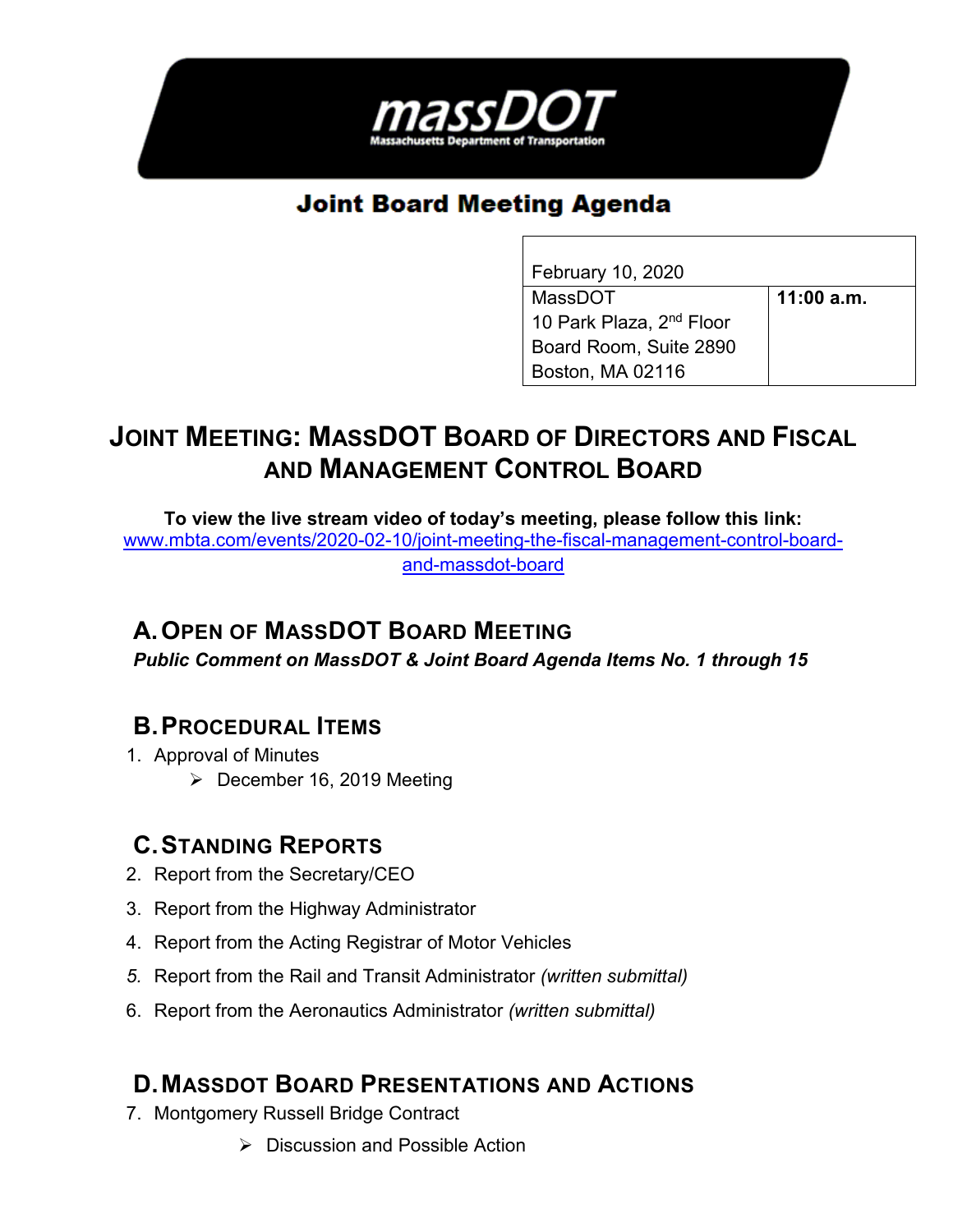

# **Joint Board Meeting Agenda**

- 8. Collective Bargaining Agreement for Unit B
	- $\triangleright$  Discussion and Possible Action
- 9. Appointment of Members to the Finance and Audit Committee

#### **E. JOINT BOARD PRESENTATIONS** *Start of the MassDOT and FMCB Joint Meeting*

- 10.Report from the Fiscal and Management Control Board
- 11.Allston Multi-Modal Update
- 12.Congestion Study Update
- 13.MassDOT/MBTA ISA Tower 1 Grant
	- $\triangleright$  Discussion and Possible Action
- 14.2020 Construction Update
- 15.FY21-25 Capital Investment Plan (CIP) Update

## **F. JOINT BOARDS EXECUTIVE SESSION**

16.Discussion of Strategy Related to a Real Estate Matter

#### *MassDOT Board Meeting Adjourns*

# **G. FISCAL & MANAGEMENT CONTROL BOARD PRESENTATIONS**

- *Public Comment on FMCB Agenda Items 17 through 22 only.*
- 17.FMCB Public Schedule
- 18.Five Year Pro Forma 2020-2024
- 19.2020 Capital Acceleration Plan
- 20.Safety Initiatives Update
- 21.Human Resources Update
- 22.The RIDE Update